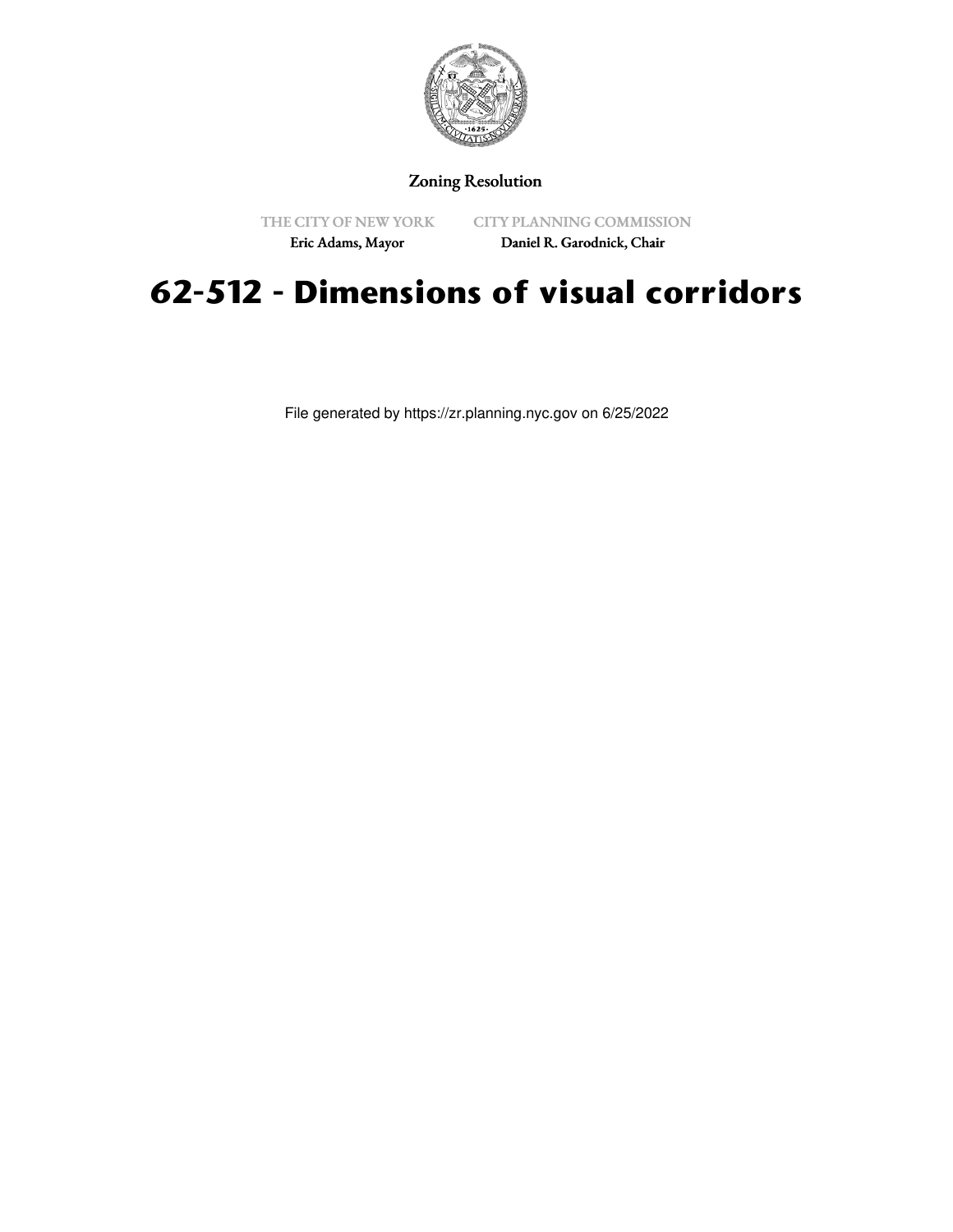## **62-512 - Dimensions of visual corridors**

LAST AMENDED 5/12/2021

The width of a #visual corridor# shall be determined by the width of the #street# of which it is the prolongation but in no event less than 50 feet. #Visual corridors# that are not the prolongations of #streets# shall be at least 50 feet wide. For the purposes of establishing the width, vehicular turnarounds at the terminations of such #streets#, including curved or flanged treatments at intersections, shall be omitted.

The level of a #visual corridor# shall be determined by establishing a plane connecting the two points along the #street lines# from which the #visual corridor# emanates at an elevation five feet above curb elevation with the two points where the prolonged #street lines# intersect the #shoreline#, stabilized natural shore, bulkhead, or upland edge of a #waterfront yard#, or the #base plane# of a #pier# or #platform#, whichever intersection occurs first. Such plane shall then continue horizontally seaward from the line of intersection. #Visual corridors# that are not prolongations of mapped #streets# shall be determined by establishing a plane connecting an elevation five feet above curb elevation at the two points along the #lot line# from which the #visual corridor# emanates with the two points of intersection at the #shoreline#, stabilized natural shore, bulkhead, upland edge of a #waterfront yard#, or the #base plane# of a #pier# or #platform#, whichever intersection occurs first.

No obstructions are permitted within a #visual corridor#, except as set forth in Sections 62-513 and 62-60 (DESIGN REQUIREMENTS FOR WATERFRONT PUBLIC ACCESS AREAS), inclusive, when a #visual corridor# coincides with an #upland connection#.



Lowest Level of Visual Corridor